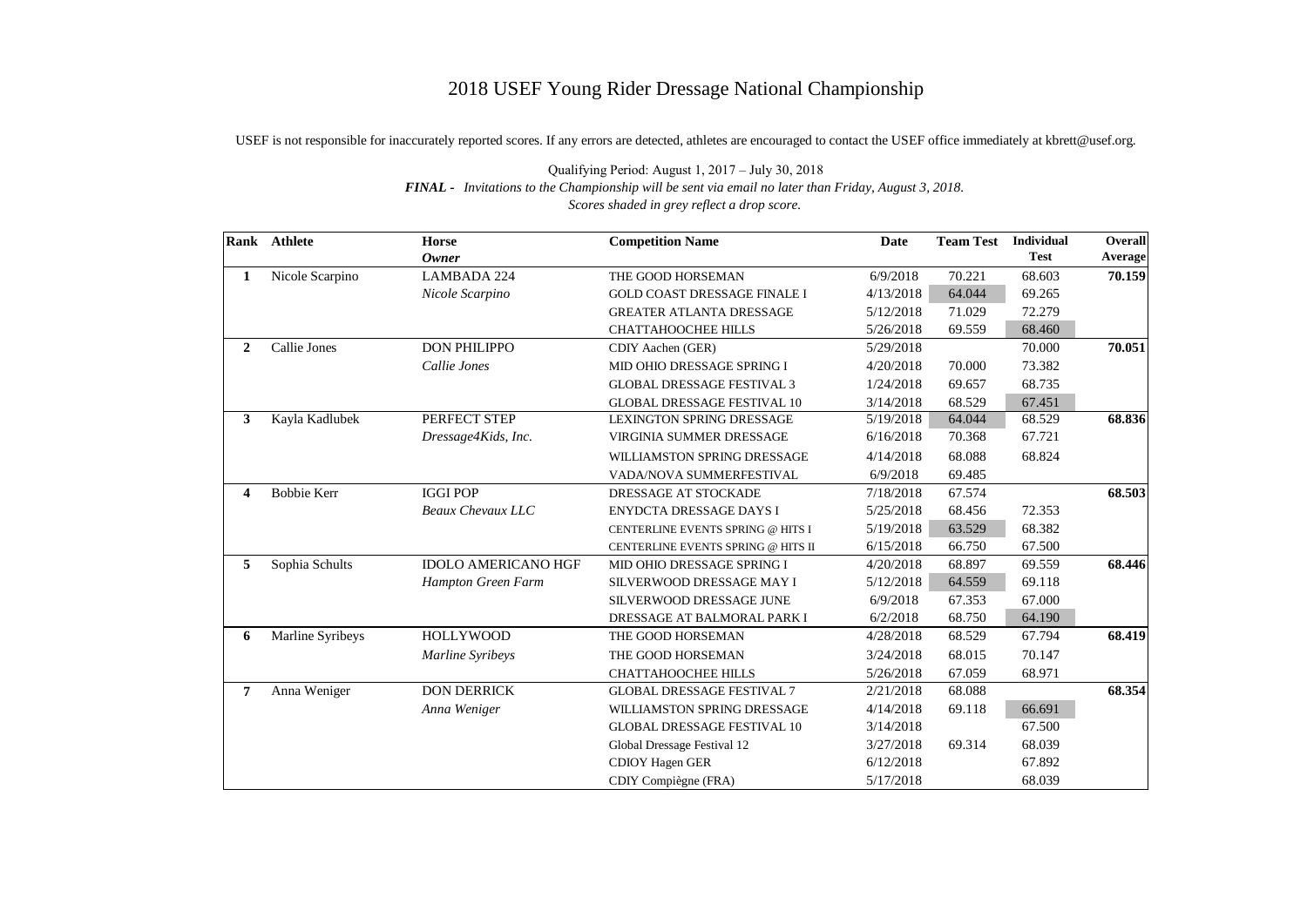| <b>Owner</b><br>Kristin Counterman<br><b>THREE TIMES</b><br>8<br>5/19/2018<br>66.544<br>68.162<br><b>LEXINGTON SPRING DRESSAGE</b><br>67.794<br>65.735<br>Dressage4Kids, Inc.<br>6/16/2018<br>VIRGINIA SUMMER DRESSAGE<br>WILLIAMSTON SPRING DRESSAGE<br>4/14/2018<br>68.088<br>68.603<br>6/2/2018<br>67.794<br>69.559<br>CAPITAL DRESSAGE CLASSIC<br>Veronica West<br><b>NOBLEMAN</b><br>67.206<br>2/14/2018<br>66.471<br>9<br>WEST COAST DRESSAGE FESTIVAL 4<br>68.015<br>71.618<br>Veronica West<br>6/8/2018<br>THE TEMECULA DRESSAGE CLASSIC<br>4/26/2018<br>67.598<br>69.069<br>DEL MAR NATIONAL DRESSAGE<br>68.087<br><b>Tillie Jones</b><br><b>APACHI</b><br>9/28/2017<br>67.697<br>67.368<br>10<br>GAIG/Region 4 Championships<br>67.132<br>69.926<br>Tillie Jones<br>41ST ANNUAL CORNHUSKER CLASSIC I<br>5/26/2018<br>67.500<br>5/5/2018<br>68.897<br>OKLAHOMA DRESSAGE SOCIETY SPRING I<br><b>POWER PLAY</b><br>65.132<br>Lexy Donaldson<br>DRESSAGE AT SANTA FE I<br>7/14/2018<br>67.279<br>11<br>63.971<br>67.721<br>Lexy Donaldson<br>7/28/2018<br>AUTUMN HILL FESTIVAL III<br>4/7/2018<br>71.985<br>69.632<br>ADA SPRING CELEBRATION<br><b>FREEWILL</b><br>63.824<br>67.485<br>Kayla Kadlubek<br>7/13/2018<br>66.838<br>DRESSAGE AT LEXINGTON<br>12<br>Kayla Kadlubek<br>6/9/2018<br>65.588<br>68.015<br>VADA/NOVA SUMMER FESTIVAL<br>65.074<br>71.176<br>WILLIAMSTON SPRING DRESSAGE<br>4/14/2018<br>67.647<br>69.118<br>6/16/2018<br>VIRGINIA SUMMER DRESSAGE<br>63.824<br><b>LEXINGTON SPRING DRESSAGE</b><br>5/19/2018<br><b>Alternates:</b><br>Juliet Hess<br><b>DIANO</b><br>7/13/2018<br>65.221<br>69.118<br>13<br>DRESSAGE AT LEXINGTON<br>Julia Stainback<br>6/9/2018<br>66.250<br>67.279<br>VADA/NOVA SUMMER FESTIVAL<br>66.029<br>62.706<br><b>LEXINGTON SPRING DRESSAGE</b><br>5/19/2018<br>68.088<br>6/16/2018<br>68.088<br>VIRGINIA SUMMER DRESSAGE<br><b>WELTRUBIN 5</b><br>Jacquelynn Mackie<br>65.368<br>66.921<br>DRESSAGE AT LAMPLIGHT JULY<br>7/20/2018<br>65.294<br>14<br>67.426<br>6/9/2018<br>66.544<br>Jacquelynn Mackie<br>SILVERWOOD DRESSAGE JUNE<br>65.294<br>68.235<br>5/12/2018<br>SILVERWOOD DRESSAGE MAY I<br>66.691<br>69.412<br>4/20/2018<br>MID OHIO DRESSAGE SPRING I<br>6/2/2018<br>65.515<br>66.176<br>DRESSAGE AT BALMORAL PARK I<br>Alison Redston<br><b>TWELFTH NIGHT</b><br>66.618<br>6/8/2018<br>65.515<br>15<br>MYSTIC VALLEY HUNT CLUB<br><b>Alison Redston</b><br>5/25/2018<br>68.603<br><b>ENYDCTA DRESSAGE DAYS I</b><br>66.618<br>65.809<br>6/2/2018<br>66.324<br>YOUNG HORSE DRESSAGE AT MWW<br>62.353<br>62.721<br>5/19/2018<br>CENTERLINE EVENTS SPRING @ HITS I<br><b>RHETT</b><br><b>Bridgid Browne</b><br>6/9/2018<br>68.309<br>65.868<br><b>16</b><br>SILVERWOOD DRESSAGE JUNE<br>4/20/2018<br>62.647<br>62.118<br>Shirley McQuillan<br>MID OHIO DRESSAGE SPRING I<br>5/18/2018<br>68.676<br>67.868<br>HARMONY IN THE PARK SPRING I<br>5/25/2018<br>62.132<br>64.853<br>KDA SPRING WARM-UP SHOW<br><b>Allison Shields</b><br><b>ELZARMA TF</b><br>17<br>7/20/2018<br>66.691<br>67.868<br>DRESSAGE AT LAMPLIGHT JULY<br>Kerrin Dunn<br>6/15/2018<br>66.250<br>67.206<br>TRYON SUMMER DRESSAGE 1<br>6/9/2018<br>65.294<br>53.662<br>TENNESSEAN EXPRESS DRESSAGE |  | <b>Rank</b> Athlete | Horse | <b>Competition Name</b> | <b>Date</b> | <b>Team Test</b> | <b>Individual</b> | <b>Overall</b> |
|-------------------------------------------------------------------------------------------------------------------------------------------------------------------------------------------------------------------------------------------------------------------------------------------------------------------------------------------------------------------------------------------------------------------------------------------------------------------------------------------------------------------------------------------------------------------------------------------------------------------------------------------------------------------------------------------------------------------------------------------------------------------------------------------------------------------------------------------------------------------------------------------------------------------------------------------------------------------------------------------------------------------------------------------------------------------------------------------------------------------------------------------------------------------------------------------------------------------------------------------------------------------------------------------------------------------------------------------------------------------------------------------------------------------------------------------------------------------------------------------------------------------------------------------------------------------------------------------------------------------------------------------------------------------------------------------------------------------------------------------------------------------------------------------------------------------------------------------------------------------------------------------------------------------------------------------------------------------------------------------------------------------------------------------------------------------------------------------------------------------------------------------------------------------------------------------------------------------------------------------------------------------------------------------------------------------------------------------------------------------------------------------------------------------------------------------------------------------------------------------------------------------------------------------------------------------------------------------------------------------------------------------------------------------------------------------------------------------------------------------------------------------------------------------------------------------------------------------------------------------------------------------------------------------------------------------------------------------------------------------------------------------------------------------------------------------------------------------------------------------------------------------------------------------------------------------------------------------------------------|--|---------------------|-------|-------------------------|-------------|------------------|-------------------|----------------|
|                                                                                                                                                                                                                                                                                                                                                                                                                                                                                                                                                                                                                                                                                                                                                                                                                                                                                                                                                                                                                                                                                                                                                                                                                                                                                                                                                                                                                                                                                                                                                                                                                                                                                                                                                                                                                                                                                                                                                                                                                                                                                                                                                                                                                                                                                                                                                                                                                                                                                                                                                                                                                                                                                                                                                                                                                                                                                                                                                                                                                                                                                                                                                                                                                                     |  |                     |       |                         |             |                  | <b>Test</b>       | <b>Average</b> |
| 67.620                                                                                                                                                                                                                                                                                                                                                                                                                                                                                                                                                                                                                                                                                                                                                                                                                                                                                                                                                                                                                                                                                                                                                                                                                                                                                                                                                                                                                                                                                                                                                                                                                                                                                                                                                                                                                                                                                                                                                                                                                                                                                                                                                                                                                                                                                                                                                                                                                                                                                                                                                                                                                                                                                                                                                                                                                                                                                                                                                                                                                                                                                                                                                                                                                              |  |                     |       |                         |             |                  |                   | 68.333         |
|                                                                                                                                                                                                                                                                                                                                                                                                                                                                                                                                                                                                                                                                                                                                                                                                                                                                                                                                                                                                                                                                                                                                                                                                                                                                                                                                                                                                                                                                                                                                                                                                                                                                                                                                                                                                                                                                                                                                                                                                                                                                                                                                                                                                                                                                                                                                                                                                                                                                                                                                                                                                                                                                                                                                                                                                                                                                                                                                                                                                                                                                                                                                                                                                                                     |  |                     |       |                         |             |                  |                   |                |
|                                                                                                                                                                                                                                                                                                                                                                                                                                                                                                                                                                                                                                                                                                                                                                                                                                                                                                                                                                                                                                                                                                                                                                                                                                                                                                                                                                                                                                                                                                                                                                                                                                                                                                                                                                                                                                                                                                                                                                                                                                                                                                                                                                                                                                                                                                                                                                                                                                                                                                                                                                                                                                                                                                                                                                                                                                                                                                                                                                                                                                                                                                                                                                                                                                     |  |                     |       |                         |             |                  |                   |                |
| 68.330<br>67.475<br>66.581<br>66.370<br>66.213                                                                                                                                                                                                                                                                                                                                                                                                                                                                                                                                                                                                                                                                                                                                                                                                                                                                                                                                                                                                                                                                                                                                                                                                                                                                                                                                                                                                                                                                                                                                                                                                                                                                                                                                                                                                                                                                                                                                                                                                                                                                                                                                                                                                                                                                                                                                                                                                                                                                                                                                                                                                                                                                                                                                                                                                                                                                                                                                                                                                                                                                                                                                                                                      |  |                     |       |                         |             |                  |                   |                |
|                                                                                                                                                                                                                                                                                                                                                                                                                                                                                                                                                                                                                                                                                                                                                                                                                                                                                                                                                                                                                                                                                                                                                                                                                                                                                                                                                                                                                                                                                                                                                                                                                                                                                                                                                                                                                                                                                                                                                                                                                                                                                                                                                                                                                                                                                                                                                                                                                                                                                                                                                                                                                                                                                                                                                                                                                                                                                                                                                                                                                                                                                                                                                                                                                                     |  |                     |       |                         |             |                  |                   |                |
|                                                                                                                                                                                                                                                                                                                                                                                                                                                                                                                                                                                                                                                                                                                                                                                                                                                                                                                                                                                                                                                                                                                                                                                                                                                                                                                                                                                                                                                                                                                                                                                                                                                                                                                                                                                                                                                                                                                                                                                                                                                                                                                                                                                                                                                                                                                                                                                                                                                                                                                                                                                                                                                                                                                                                                                                                                                                                                                                                                                                                                                                                                                                                                                                                                     |  |                     |       |                         |             |                  |                   |                |
|                                                                                                                                                                                                                                                                                                                                                                                                                                                                                                                                                                                                                                                                                                                                                                                                                                                                                                                                                                                                                                                                                                                                                                                                                                                                                                                                                                                                                                                                                                                                                                                                                                                                                                                                                                                                                                                                                                                                                                                                                                                                                                                                                                                                                                                                                                                                                                                                                                                                                                                                                                                                                                                                                                                                                                                                                                                                                                                                                                                                                                                                                                                                                                                                                                     |  |                     |       |                         |             |                  |                   |                |
|                                                                                                                                                                                                                                                                                                                                                                                                                                                                                                                                                                                                                                                                                                                                                                                                                                                                                                                                                                                                                                                                                                                                                                                                                                                                                                                                                                                                                                                                                                                                                                                                                                                                                                                                                                                                                                                                                                                                                                                                                                                                                                                                                                                                                                                                                                                                                                                                                                                                                                                                                                                                                                                                                                                                                                                                                                                                                                                                                                                                                                                                                                                                                                                                                                     |  |                     |       |                         |             |                  |                   |                |
|                                                                                                                                                                                                                                                                                                                                                                                                                                                                                                                                                                                                                                                                                                                                                                                                                                                                                                                                                                                                                                                                                                                                                                                                                                                                                                                                                                                                                                                                                                                                                                                                                                                                                                                                                                                                                                                                                                                                                                                                                                                                                                                                                                                                                                                                                                                                                                                                                                                                                                                                                                                                                                                                                                                                                                                                                                                                                                                                                                                                                                                                                                                                                                                                                                     |  |                     |       |                         |             |                  |                   |                |
|                                                                                                                                                                                                                                                                                                                                                                                                                                                                                                                                                                                                                                                                                                                                                                                                                                                                                                                                                                                                                                                                                                                                                                                                                                                                                                                                                                                                                                                                                                                                                                                                                                                                                                                                                                                                                                                                                                                                                                                                                                                                                                                                                                                                                                                                                                                                                                                                                                                                                                                                                                                                                                                                                                                                                                                                                                                                                                                                                                                                                                                                                                                                                                                                                                     |  |                     |       |                         |             |                  |                   |                |
|                                                                                                                                                                                                                                                                                                                                                                                                                                                                                                                                                                                                                                                                                                                                                                                                                                                                                                                                                                                                                                                                                                                                                                                                                                                                                                                                                                                                                                                                                                                                                                                                                                                                                                                                                                                                                                                                                                                                                                                                                                                                                                                                                                                                                                                                                                                                                                                                                                                                                                                                                                                                                                                                                                                                                                                                                                                                                                                                                                                                                                                                                                                                                                                                                                     |  |                     |       |                         |             |                  |                   |                |
|                                                                                                                                                                                                                                                                                                                                                                                                                                                                                                                                                                                                                                                                                                                                                                                                                                                                                                                                                                                                                                                                                                                                                                                                                                                                                                                                                                                                                                                                                                                                                                                                                                                                                                                                                                                                                                                                                                                                                                                                                                                                                                                                                                                                                                                                                                                                                                                                                                                                                                                                                                                                                                                                                                                                                                                                                                                                                                                                                                                                                                                                                                                                                                                                                                     |  |                     |       |                         |             |                  |                   |                |
|                                                                                                                                                                                                                                                                                                                                                                                                                                                                                                                                                                                                                                                                                                                                                                                                                                                                                                                                                                                                                                                                                                                                                                                                                                                                                                                                                                                                                                                                                                                                                                                                                                                                                                                                                                                                                                                                                                                                                                                                                                                                                                                                                                                                                                                                                                                                                                                                                                                                                                                                                                                                                                                                                                                                                                                                                                                                                                                                                                                                                                                                                                                                                                                                                                     |  |                     |       |                         |             |                  |                   |                |
|                                                                                                                                                                                                                                                                                                                                                                                                                                                                                                                                                                                                                                                                                                                                                                                                                                                                                                                                                                                                                                                                                                                                                                                                                                                                                                                                                                                                                                                                                                                                                                                                                                                                                                                                                                                                                                                                                                                                                                                                                                                                                                                                                                                                                                                                                                                                                                                                                                                                                                                                                                                                                                                                                                                                                                                                                                                                                                                                                                                                                                                                                                                                                                                                                                     |  |                     |       |                         |             |                  |                   |                |
|                                                                                                                                                                                                                                                                                                                                                                                                                                                                                                                                                                                                                                                                                                                                                                                                                                                                                                                                                                                                                                                                                                                                                                                                                                                                                                                                                                                                                                                                                                                                                                                                                                                                                                                                                                                                                                                                                                                                                                                                                                                                                                                                                                                                                                                                                                                                                                                                                                                                                                                                                                                                                                                                                                                                                                                                                                                                                                                                                                                                                                                                                                                                                                                                                                     |  |                     |       |                         |             |                  |                   |                |
|                                                                                                                                                                                                                                                                                                                                                                                                                                                                                                                                                                                                                                                                                                                                                                                                                                                                                                                                                                                                                                                                                                                                                                                                                                                                                                                                                                                                                                                                                                                                                                                                                                                                                                                                                                                                                                                                                                                                                                                                                                                                                                                                                                                                                                                                                                                                                                                                                                                                                                                                                                                                                                                                                                                                                                                                                                                                                                                                                                                                                                                                                                                                                                                                                                     |  |                     |       |                         |             |                  |                   |                |
|                                                                                                                                                                                                                                                                                                                                                                                                                                                                                                                                                                                                                                                                                                                                                                                                                                                                                                                                                                                                                                                                                                                                                                                                                                                                                                                                                                                                                                                                                                                                                                                                                                                                                                                                                                                                                                                                                                                                                                                                                                                                                                                                                                                                                                                                                                                                                                                                                                                                                                                                                                                                                                                                                                                                                                                                                                                                                                                                                                                                                                                                                                                                                                                                                                     |  |                     |       |                         |             |                  |                   |                |
|                                                                                                                                                                                                                                                                                                                                                                                                                                                                                                                                                                                                                                                                                                                                                                                                                                                                                                                                                                                                                                                                                                                                                                                                                                                                                                                                                                                                                                                                                                                                                                                                                                                                                                                                                                                                                                                                                                                                                                                                                                                                                                                                                                                                                                                                                                                                                                                                                                                                                                                                                                                                                                                                                                                                                                                                                                                                                                                                                                                                                                                                                                                                                                                                                                     |  |                     |       |                         |             |                  |                   |                |
|                                                                                                                                                                                                                                                                                                                                                                                                                                                                                                                                                                                                                                                                                                                                                                                                                                                                                                                                                                                                                                                                                                                                                                                                                                                                                                                                                                                                                                                                                                                                                                                                                                                                                                                                                                                                                                                                                                                                                                                                                                                                                                                                                                                                                                                                                                                                                                                                                                                                                                                                                                                                                                                                                                                                                                                                                                                                                                                                                                                                                                                                                                                                                                                                                                     |  |                     |       |                         |             |                  |                   |                |
|                                                                                                                                                                                                                                                                                                                                                                                                                                                                                                                                                                                                                                                                                                                                                                                                                                                                                                                                                                                                                                                                                                                                                                                                                                                                                                                                                                                                                                                                                                                                                                                                                                                                                                                                                                                                                                                                                                                                                                                                                                                                                                                                                                                                                                                                                                                                                                                                                                                                                                                                                                                                                                                                                                                                                                                                                                                                                                                                                                                                                                                                                                                                                                                                                                     |  |                     |       |                         |             |                  |                   |                |
|                                                                                                                                                                                                                                                                                                                                                                                                                                                                                                                                                                                                                                                                                                                                                                                                                                                                                                                                                                                                                                                                                                                                                                                                                                                                                                                                                                                                                                                                                                                                                                                                                                                                                                                                                                                                                                                                                                                                                                                                                                                                                                                                                                                                                                                                                                                                                                                                                                                                                                                                                                                                                                                                                                                                                                                                                                                                                                                                                                                                                                                                                                                                                                                                                                     |  |                     |       |                         |             |                  |                   |                |
|                                                                                                                                                                                                                                                                                                                                                                                                                                                                                                                                                                                                                                                                                                                                                                                                                                                                                                                                                                                                                                                                                                                                                                                                                                                                                                                                                                                                                                                                                                                                                                                                                                                                                                                                                                                                                                                                                                                                                                                                                                                                                                                                                                                                                                                                                                                                                                                                                                                                                                                                                                                                                                                                                                                                                                                                                                                                                                                                                                                                                                                                                                                                                                                                                                     |  |                     |       |                         |             |                  |                   |                |
|                                                                                                                                                                                                                                                                                                                                                                                                                                                                                                                                                                                                                                                                                                                                                                                                                                                                                                                                                                                                                                                                                                                                                                                                                                                                                                                                                                                                                                                                                                                                                                                                                                                                                                                                                                                                                                                                                                                                                                                                                                                                                                                                                                                                                                                                                                                                                                                                                                                                                                                                                                                                                                                                                                                                                                                                                                                                                                                                                                                                                                                                                                                                                                                                                                     |  |                     |       |                         |             |                  |                   |                |
|                                                                                                                                                                                                                                                                                                                                                                                                                                                                                                                                                                                                                                                                                                                                                                                                                                                                                                                                                                                                                                                                                                                                                                                                                                                                                                                                                                                                                                                                                                                                                                                                                                                                                                                                                                                                                                                                                                                                                                                                                                                                                                                                                                                                                                                                                                                                                                                                                                                                                                                                                                                                                                                                                                                                                                                                                                                                                                                                                                                                                                                                                                                                                                                                                                     |  |                     |       |                         |             |                  |                   |                |
|                                                                                                                                                                                                                                                                                                                                                                                                                                                                                                                                                                                                                                                                                                                                                                                                                                                                                                                                                                                                                                                                                                                                                                                                                                                                                                                                                                                                                                                                                                                                                                                                                                                                                                                                                                                                                                                                                                                                                                                                                                                                                                                                                                                                                                                                                                                                                                                                                                                                                                                                                                                                                                                                                                                                                                                                                                                                                                                                                                                                                                                                                                                                                                                                                                     |  |                     |       |                         |             |                  |                   |                |
|                                                                                                                                                                                                                                                                                                                                                                                                                                                                                                                                                                                                                                                                                                                                                                                                                                                                                                                                                                                                                                                                                                                                                                                                                                                                                                                                                                                                                                                                                                                                                                                                                                                                                                                                                                                                                                                                                                                                                                                                                                                                                                                                                                                                                                                                                                                                                                                                                                                                                                                                                                                                                                                                                                                                                                                                                                                                                                                                                                                                                                                                                                                                                                                                                                     |  |                     |       |                         |             |                  |                   |                |
|                                                                                                                                                                                                                                                                                                                                                                                                                                                                                                                                                                                                                                                                                                                                                                                                                                                                                                                                                                                                                                                                                                                                                                                                                                                                                                                                                                                                                                                                                                                                                                                                                                                                                                                                                                                                                                                                                                                                                                                                                                                                                                                                                                                                                                                                                                                                                                                                                                                                                                                                                                                                                                                                                                                                                                                                                                                                                                                                                                                                                                                                                                                                                                                                                                     |  |                     |       |                         |             |                  |                   |                |
|                                                                                                                                                                                                                                                                                                                                                                                                                                                                                                                                                                                                                                                                                                                                                                                                                                                                                                                                                                                                                                                                                                                                                                                                                                                                                                                                                                                                                                                                                                                                                                                                                                                                                                                                                                                                                                                                                                                                                                                                                                                                                                                                                                                                                                                                                                                                                                                                                                                                                                                                                                                                                                                                                                                                                                                                                                                                                                                                                                                                                                                                                                                                                                                                                                     |  |                     |       |                         |             |                  |                   |                |
|                                                                                                                                                                                                                                                                                                                                                                                                                                                                                                                                                                                                                                                                                                                                                                                                                                                                                                                                                                                                                                                                                                                                                                                                                                                                                                                                                                                                                                                                                                                                                                                                                                                                                                                                                                                                                                                                                                                                                                                                                                                                                                                                                                                                                                                                                                                                                                                                                                                                                                                                                                                                                                                                                                                                                                                                                                                                                                                                                                                                                                                                                                                                                                                                                                     |  |                     |       |                         |             |                  |                   |                |
|                                                                                                                                                                                                                                                                                                                                                                                                                                                                                                                                                                                                                                                                                                                                                                                                                                                                                                                                                                                                                                                                                                                                                                                                                                                                                                                                                                                                                                                                                                                                                                                                                                                                                                                                                                                                                                                                                                                                                                                                                                                                                                                                                                                                                                                                                                                                                                                                                                                                                                                                                                                                                                                                                                                                                                                                                                                                                                                                                                                                                                                                                                                                                                                                                                     |  |                     |       |                         |             |                  |                   |                |
|                                                                                                                                                                                                                                                                                                                                                                                                                                                                                                                                                                                                                                                                                                                                                                                                                                                                                                                                                                                                                                                                                                                                                                                                                                                                                                                                                                                                                                                                                                                                                                                                                                                                                                                                                                                                                                                                                                                                                                                                                                                                                                                                                                                                                                                                                                                                                                                                                                                                                                                                                                                                                                                                                                                                                                                                                                                                                                                                                                                                                                                                                                                                                                                                                                     |  |                     |       |                         |             |                  |                   |                |
|                                                                                                                                                                                                                                                                                                                                                                                                                                                                                                                                                                                                                                                                                                                                                                                                                                                                                                                                                                                                                                                                                                                                                                                                                                                                                                                                                                                                                                                                                                                                                                                                                                                                                                                                                                                                                                                                                                                                                                                                                                                                                                                                                                                                                                                                                                                                                                                                                                                                                                                                                                                                                                                                                                                                                                                                                                                                                                                                                                                                                                                                                                                                                                                                                                     |  |                     |       |                         |             |                  |                   |                |
|                                                                                                                                                                                                                                                                                                                                                                                                                                                                                                                                                                                                                                                                                                                                                                                                                                                                                                                                                                                                                                                                                                                                                                                                                                                                                                                                                                                                                                                                                                                                                                                                                                                                                                                                                                                                                                                                                                                                                                                                                                                                                                                                                                                                                                                                                                                                                                                                                                                                                                                                                                                                                                                                                                                                                                                                                                                                                                                                                                                                                                                                                                                                                                                                                                     |  |                     |       |                         |             |                  |                   |                |
|                                                                                                                                                                                                                                                                                                                                                                                                                                                                                                                                                                                                                                                                                                                                                                                                                                                                                                                                                                                                                                                                                                                                                                                                                                                                                                                                                                                                                                                                                                                                                                                                                                                                                                                                                                                                                                                                                                                                                                                                                                                                                                                                                                                                                                                                                                                                                                                                                                                                                                                                                                                                                                                                                                                                                                                                                                                                                                                                                                                                                                                                                                                                                                                                                                     |  |                     |       |                         |             |                  |                   |                |
|                                                                                                                                                                                                                                                                                                                                                                                                                                                                                                                                                                                                                                                                                                                                                                                                                                                                                                                                                                                                                                                                                                                                                                                                                                                                                                                                                                                                                                                                                                                                                                                                                                                                                                                                                                                                                                                                                                                                                                                                                                                                                                                                                                                                                                                                                                                                                                                                                                                                                                                                                                                                                                                                                                                                                                                                                                                                                                                                                                                                                                                                                                                                                                                                                                     |  |                     |       |                         |             |                  |                   |                |
|                                                                                                                                                                                                                                                                                                                                                                                                                                                                                                                                                                                                                                                                                                                                                                                                                                                                                                                                                                                                                                                                                                                                                                                                                                                                                                                                                                                                                                                                                                                                                                                                                                                                                                                                                                                                                                                                                                                                                                                                                                                                                                                                                                                                                                                                                                                                                                                                                                                                                                                                                                                                                                                                                                                                                                                                                                                                                                                                                                                                                                                                                                                                                                                                                                     |  |                     |       |                         |             |                  |                   |                |
|                                                                                                                                                                                                                                                                                                                                                                                                                                                                                                                                                                                                                                                                                                                                                                                                                                                                                                                                                                                                                                                                                                                                                                                                                                                                                                                                                                                                                                                                                                                                                                                                                                                                                                                                                                                                                                                                                                                                                                                                                                                                                                                                                                                                                                                                                                                                                                                                                                                                                                                                                                                                                                                                                                                                                                                                                                                                                                                                                                                                                                                                                                                                                                                                                                     |  |                     |       |                         |             |                  |                   |                |
|                                                                                                                                                                                                                                                                                                                                                                                                                                                                                                                                                                                                                                                                                                                                                                                                                                                                                                                                                                                                                                                                                                                                                                                                                                                                                                                                                                                                                                                                                                                                                                                                                                                                                                                                                                                                                                                                                                                                                                                                                                                                                                                                                                                                                                                                                                                                                                                                                                                                                                                                                                                                                                                                                                                                                                                                                                                                                                                                                                                                                                                                                                                                                                                                                                     |  |                     |       |                         |             |                  |                   |                |
|                                                                                                                                                                                                                                                                                                                                                                                                                                                                                                                                                                                                                                                                                                                                                                                                                                                                                                                                                                                                                                                                                                                                                                                                                                                                                                                                                                                                                                                                                                                                                                                                                                                                                                                                                                                                                                                                                                                                                                                                                                                                                                                                                                                                                                                                                                                                                                                                                                                                                                                                                                                                                                                                                                                                                                                                                                                                                                                                                                                                                                                                                                                                                                                                                                     |  |                     |       |                         |             |                  |                   |                |
|                                                                                                                                                                                                                                                                                                                                                                                                                                                                                                                                                                                                                                                                                                                                                                                                                                                                                                                                                                                                                                                                                                                                                                                                                                                                                                                                                                                                                                                                                                                                                                                                                                                                                                                                                                                                                                                                                                                                                                                                                                                                                                                                                                                                                                                                                                                                                                                                                                                                                                                                                                                                                                                                                                                                                                                                                                                                                                                                                                                                                                                                                                                                                                                                                                     |  |                     |       | KDA SPRING WARM-UP SHOW | 5/25/2018   | 63.971           | 64.706            |                |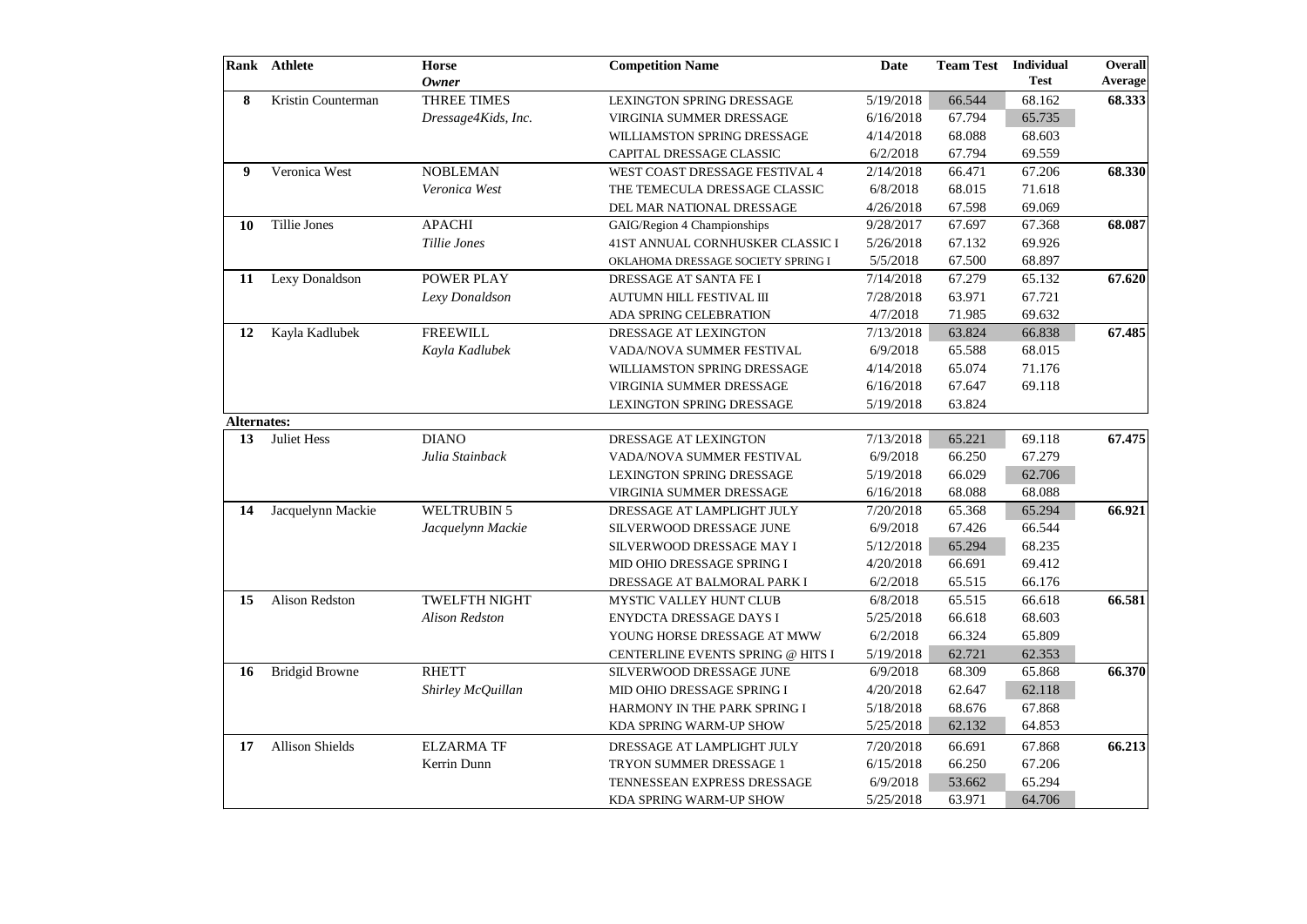|           | Rank Athlete       | <b>Horse</b><br><b>Owner</b> | <b>Competition Name</b>                        | <b>Date</b> | <b>Team Test</b> | <b>Individual</b><br><b>Test</b> | Overall<br>Average |
|-----------|--------------------|------------------------------|------------------------------------------------|-------------|------------------|----------------------------------|--------------------|
| 18        | Kaylee Christensen | <b>CHATEAU 28</b>            | DRESSAGE AT WATERLOO JUNE                      | 6/15/2018   | 65.368           | 67.206                           | 66.054             |
|           |                    | Kaylee Christensen           | DRESSAGE AT WATERLOO JULY                      | 7/13/2018   | 63.603           | 65.588                           |                    |
|           |                    |                              | SILVERWOOD DRESSAGE JUNE                       | 6/9/2018    | 67.721           | 66.838                           |                    |
|           |                    |                              | DRESSAGE AT WATERLOO SPRING                    | 6/1/2018    | 57.059           | 64.191                           |                    |
| 19        | Grace Sacoman      | <b>LEONARDO</b>              | DRESSAGE AT WATERLOO JUNE                      | 6/15/2018   | 66.176           | 68.750                           | 65.931             |
|           |                    | Carolyn Kotila               | DRESSAGE AT WATERLOO SPRING                    | 6/1/2018    | 65.441           | 68.309                           |                    |
|           |                    |                              | <b>GLOBAL DRESSAGE FESTIVAL 12</b>             | 3/27/2018   | 64.314           | 62.598                           |                    |
|           |                    |                              | DRESSAGE AT LAMPLIGHT                          | 5/19/2018   | 63.603           | 62.574                           |                    |
| <b>20</b> | Amanda Perkowski   | <b>QUANDO BOY</b>            | ESDCTA MEMORIAL WEEKEND                        | 5/26/2018   | 57.721           | 62.647                           | 65.693             |
|           |                    | Dressage4Kids, Inc.          | WINDY HOLLOW HUNT                              | 6/8/2018    | 62.978           | 68.309                           |                    |
|           |                    |                              | CENTERLINE EVENTS SPRING @ HITS II             | 6/15/2018   | 68.309           | 66.471                           |                    |
|           |                    |                              | YOUNG HORSE DRESSAGE AT MWW                    | 6/2/2018    | 62.794           | 65.294                           |                    |
| 21        | Kaylee Christensen | <b>DON CLAUDIO</b>           | DRESSAGE AT WATERLOO JUNE                      | 6/15/2018   | 62.794           |                                  | 64.816             |
|           |                    | Kaylee Christensen           | MID OHIO DRESSAGE SPRING I                     | 4/20/2018   | 65.588           | 62.279                           |                    |
|           |                    |                              | SILVERWOOD DRESSAGE JUNE                       | 6/9/2018    | 65.441           | 65.515                           |                    |
|           |                    |                              | DRESSAGE AT WATERLOO JUNE                      | 6/15/2018   | 65.588           | 64.485                           |                    |
| 22        | Jenna Upchurch     | <b>WESTERSTORM</b>           | DRESSAGE AT LAMPLIGHT                          | 5/19/2018   | 61.103           | 65.588                           | 63.946             |
|           |                    | Debra Klamen                 | MID OHIO DRESSAGE SPRING I                     | 4/20/2018   | 63.897           | 63.015                           |                    |
|           |                    |                              | DRESSAGE AT BALMORAL PARK I                    | 6/2/2018    | 66.691           | 63.382                           |                    |
| 23        | Lara Erdogus-Brady |                              | STENKAERGARDS MR. SWIN ESDCTA MEMORIAL WEEKEND | 5/26/2018   | 61.324           | 62.353                           | 63.750             |
|           |                    | Barbara Brady                | WINDY HOLLOW HUNT                              | 6/8/2018    | 64.559           | 63.088                           |                    |
|           |                    |                              | TRYON SUMMER DRESSAGE 1                        | 6/15/2018   | 66.985           | 64.044                           |                    |
|           |                    |                              | CENTERLINE EVENTS SPRING @ HITS I              | 5/19/2018   | 61.471           |                                  |                    |
| 24        | Cameron Wyman      | <b>THYS</b>                  | DONIDA FARM SPRING FLING #1                    | 5/12/2018   | 63.015           | 62.574                           | 63.263             |
|           |                    | Cameron Wyman                | WEC "BENEFIT" DRESSAGE                         | 6/9/2018    | 59.779           | 61.324                           |                    |
|           |                    |                              | <b>CHAMPAGNE CLASSIC GROUP</b>                 | 7/13/2018   | 65.147           | 60.809                           |                    |
|           |                    |                              | <b>BEAUJOLAIS GROUP - CHABLIS</b>              | 6/16/2018   | 66.176           | 59.926                           |                    |
|           |                    |                              | WEC SPRING DRESSAGE                            | 5/5/2018    | 66.176           | 60.882                           |                    |
| 25        | McKenzie Milburn   | <b>SAN CORAZON</b>           | 23RD ANNUAL SPOKANE SHOW                       | 5/26/2018   | 68.309           | 57.279                           | 62.853             |
|           |                    | Janice Davis                 | WEC "BENEFIT" DRESSAGE                         | 6/9/2018    | 62.500           | 60.132                           |                    |
|           |                    |                              | <b>BEAUJOLAIS GROUP - CHABLIS</b>              | 6/16/2018   | 67.426           | 61.471                           |                    |